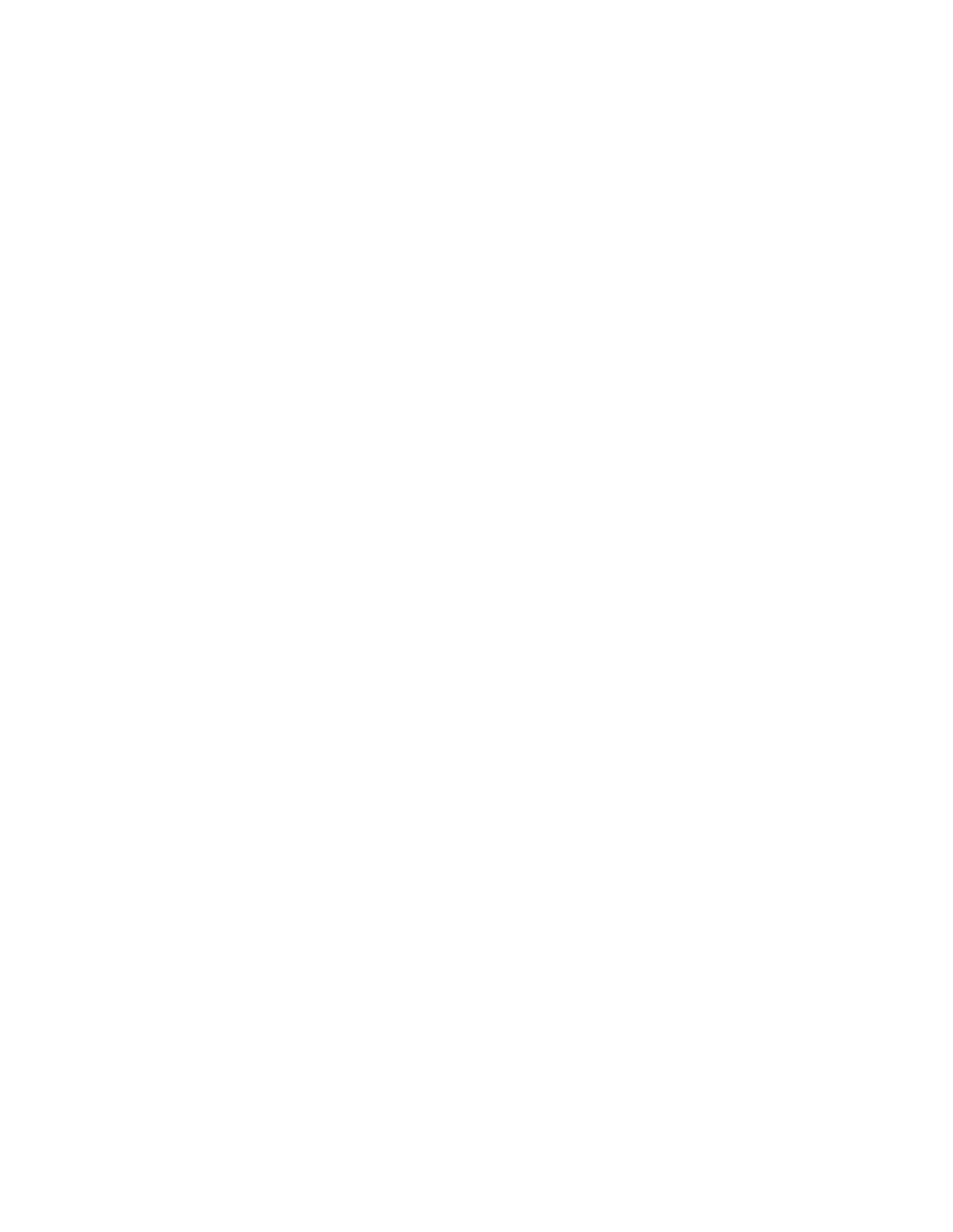sequences [43-45]. MEME searches can be performed *via* the web server (http://meme.nbcr.net) and its mirror sites [44]. The same web server also allows access to motif alignment and search tool to search sequence databases for matches to motifs. To successfully discover motifs with MEME, it is necessary to choose and prepare the input sequences carefully. Ideally, the sequences should be <1000 base pairs long [46].

 Data sets in FASTA format were submitted group wise in MEME program Version 4.0.0 (http://meme.nbcr.net/ meme4/cgi-bin/meme.cgi). In order to obtain maximum number of motifs in our sequences, we modified default settings from 3 motifs to 10 motifs. MEME search stops when this number of motifs has been found, or when none can be found with E-value less than 10000 (http://meme. nbcr.net/meme4/meme-input.html#width). We used default setting zero or one motif per sequence to get the occurrence of single motif which is distributed among the sequences. The default value of motif widths, set between 6 (minimum) and 50 (maximum) were modified and re-set between 25 and 30, respectively. Each of the 10 signatures (25 to 30 nucleotides long) (Table **S2** to **S17**) was checked for its frequency of occurrence among all the sequences of a particular taxonomic group and the ones with highest frequency and did not appear in other taxonomic groups were considered unique to a particular reference taxonomic group.

 In our analysis, sequences from each taxonomic group were analyzed for signature using MEME [43]. The MEME result gives a graphic representation and Motifs in regular expression format. MEME analysis were conducted for each taxa like Actinobacteria, Firmicutes,  $\alpha$ -,  $\beta$ -,  $\gamma$ -, and  $\delta$ -Proteobacteria, Ascomycota, Bacteroidetes, Euryarchaeota. The number of sequences of  $\gamma$ -Proteobacteria with reference to acylase from *Ralstonia* sp. Table were too large to be accommodated on line by the MEME Software (Word limit up to 60,000). In this case, we segregated the members of  $\gamma$ bacterial group and made three case studies and searched for the signatures in i) *Pseudomonas* spp., ii) *Shewanella* spp. and iii) rest of the organisms (Designated as Others). The signatures obtained from the MEME program were crosschecked in other Tables and the other taxa in the same Table using online tool Sequence Manipulation Suite SMS [47].

## **VALIDATION OF SIGNATURES AND REGULAR EXPRESSIONS**

 The unique signatures - obtained after crosschecking with other taxonomic groups - were used as query sequence to BLAST against the sequenced microbial genomes available in NCBI database (http://www.ncbi.nlm.nih.gov/), to validate them [45]. Phylogenetic trees based on complete sequence of the gene and the strings based on the signatures were compared for AHL-lactonase among Firmicutes and AHL-acylase among γ-Proteobacteria – *Pseudomonas* spp. For developing strings, each of the 10 signatures was represented by a single alphabet - A to J.

#### **RESULTS**

 Quorum sensing phenomenon has been reported from a wide range of organisms, which employ these primarily to sense environmental stress by releasing signal molecules: i) AHL by Gram-negative bacteria and ii) oligopeptides by Gram-positive bacteria. In contrast, quite a few organisms also have the abilities to degrade these signal molecules to ensure their survival. Here we are presenting the phylogenetic diversity of AHL inactivating enzymes: AHLlactonases and AHL-acylases, which act by hydrolyzing the lactone ring and by cleaving the acyl chain, respectively.

# **PHYLOGENY OF AHL-LACTONASE AND AHL-ACYLASE**

 Using *Bacillus* sp. SB4 AHL-lactonase (Accession No. AAR854821) (Fig. **1**) amino acid sequences as reference, BLAST resulted in detecting 110 sequences in different organisms showing completely conserved domains (Table **S1**). Sequences for this enzyme were found to be distributed among organisms belonging to Actinobacteria, Acidobacteria, Bacteroidetes, Chloroflexi, Deinococcus-Thermus, Firmicutes, α-Proteobacteria, β-Proteobacteria, γ-Proteobacteria, δ-Proteobacteria, Euryarchaeota, Crenarchaeota, Sphingobacteria, Spirochaetales, Nitrospirales, and Planctomycetes. Among these, two major groups of organisms possessing AHL-lactonase were represented by Firmicutes – 12 genera and 22 spp. and  $\alpha$ -Proteobacteria – 18 genera and 22 spp. (Table **S1**).

 On the other hand, with *Ralstonia* sp. XJ12B AHLacylase (Accession No: AAO41113.1) (Fig. **1**) as reference, BLAST resulted in detecting 94 sequences of different organisms showing completely conserved domains (Table **S1**). The distribution of sequences for AHL-acylase was rather limited in comparison to AHL-lactonase. It was found among Actinobacteria, Cyanobacteria, Bacteroidetes, Deino $coccus$ -Thermus, Firmicutes,  $\alpha$ -Proteobacteria,  $\beta$ -Proteobacteria, y-Proteobacteria, δ-Proteobacteria, Euryarchaeota and Crenarchaeota. The distribution pattern of this enzyme was in clear contrast to that of AHL-lactonase. The largest group of organisms (59) possessing AHL-acylase belonged to  $\gamma$ -Proteobacteria - 20 genera and 31 spp. Here, Firmicutes and  $\alpha$ -Proteobacteria were among the smaller groups constituted by 3 and 10 genera, respectively. The frequency of occurrence of AHL-acylase was relatively low among other Proteobacteria. Another contrasting scenario was observed among cyanobacterial members, which were found to possess only AHL-acylase. On the other hand, organisms belonging to Acidobacteria, Sphingobacteria, Spirochaetales, Nitrospirales and Planctomycetes were found to possess only AHL-lactonase (Table **S1**).

 Multiple sequence alignment of all the sequences revealed that conserved regions for gene encoding for AHLlactonase and AHL-acylase are located at the positions ranging i) from 467 to 484, 557 to 571 and 737 to 755 and ii) from 236 to 254 and 1892 to 1907 nts, respectively (Table **1**). These regions can be used for designing 'universal' primers for amplifying genes from diverse taxonomic classes. In addition, certain conserved regions were also observed within each taxonomic group, which can be exploited for amplifying genes specific to them. The following conserved sequences can be used for amplifying lactonase: i) Firmicutes - TA[CT]ATTA at positions 535 to 542 nts, and ATATCGT at 774 to 780 nts, ii)  $\beta$ -Proteobacteria - CGCA-GACCA at 681 to 689 nts, and CGG[AC]CG at 521 to 523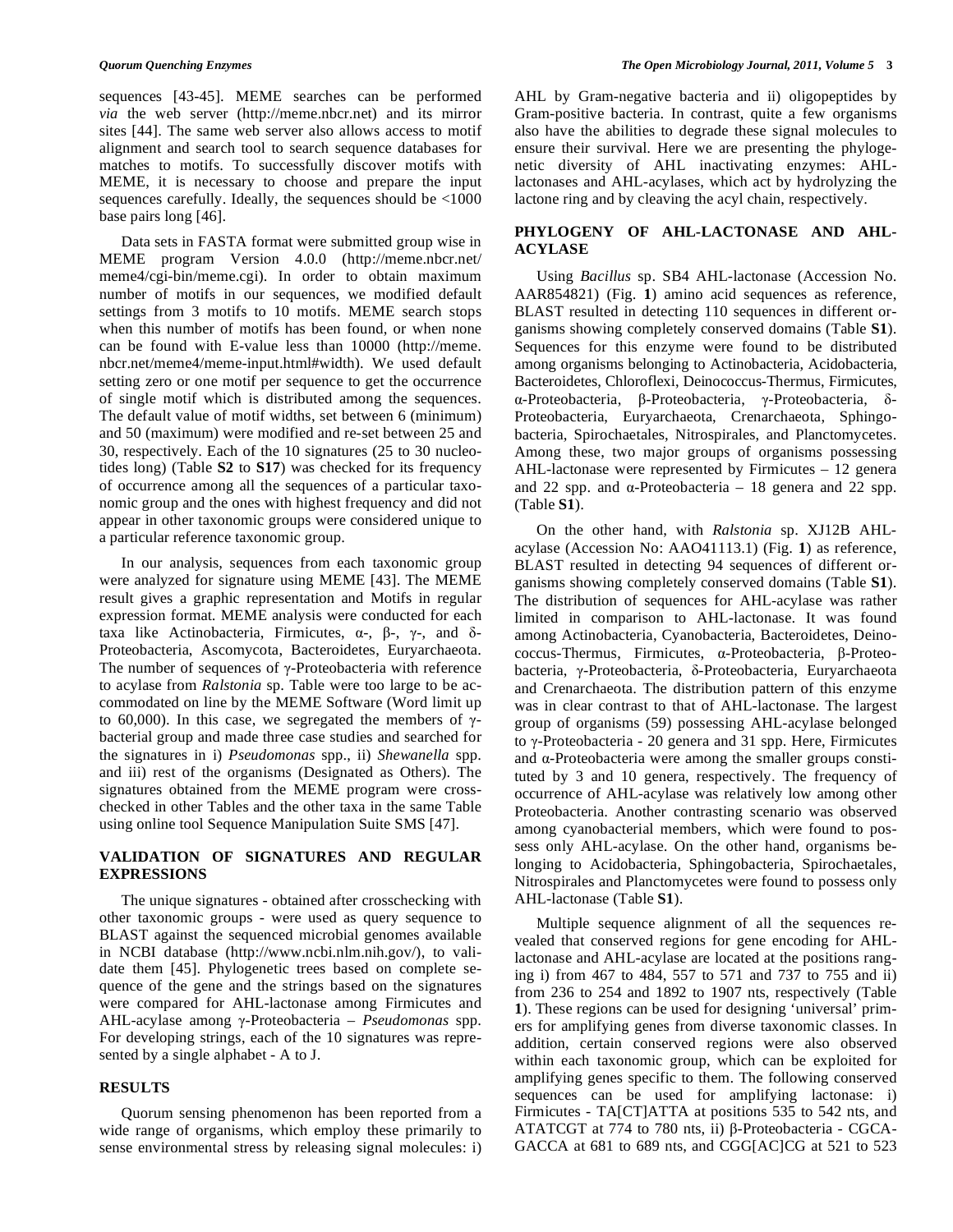#### **4** *The Open Microbiology Journal, 2011, Volume 5 Kalia et al.*

nts, etc. Similar regions were also observed among  $\gamma$ -Proteobacteria,  $\delta$ -Proteobacteria and Ascomycota for lactonase gene (Table **1**) and acylase type gene among Actinobacteria, Cyanobacteria,  $\alpha$ -Proteobacteria,  $\beta$ -Proteobacteria and Bacteroidetes (Table **1**).

# **PHYLOGENETIC DISCREPANCIES**

 The phylogenetic trees (Figs. **2**-**5**) based on organisms found to possess AHL-lactonase and AHL-acylase followed the taxonomic distribution, which is expected on the basis of

|  |  | Table 1. Location of Conserved Sequences in AHL-Lactonase and AHL-Acylase Genes of Taxonomically Diverse Bacterial Groups |  |  |  |
|--|--|---------------------------------------------------------------------------------------------------------------------------|--|--|--|
|--|--|---------------------------------------------------------------------------------------------------------------------------|--|--|--|

| <b>Taxonomic Group</b>                        | Position $(nts)^a$    | <b>Conserved Regions</b>     |  |  |  |
|-----------------------------------------------|-----------------------|------------------------------|--|--|--|
| <b>AHL-lactonase gene</b>                     |                       |                              |  |  |  |
| $All^b$                                       | 467-484               | TGGTC[AG]AAATGCAGATGGGT      |  |  |  |
|                                               | 557-571               | ATTTCGACCATGCCG              |  |  |  |
|                                               | 737-755               | AGCGATCACGCGTGTCC            |  |  |  |
| Actinobacteria                                | 560-570               | TCGACCACG[CG]CG              |  |  |  |
| Firmicutes                                    | TA[CT]ATTA<br>535-542 |                              |  |  |  |
|                                               | 559-566               | <b>TTCGATCA</b>              |  |  |  |
|                                               | 774-780               | <b>ATATCGT</b>               |  |  |  |
| Alphaproteobacteria                           | 562-571               | GACCAT[ACG]TCGT              |  |  |  |
| Betaproteobacteria                            | 521-523               | CGG[AC]CG                    |  |  |  |
|                                               | 681-689               | CGCAGACCA                    |  |  |  |
| Gammaproteobacteria                           | 527-534               | <b>ATGTCGAG</b>              |  |  |  |
|                                               | 548-552               | <b>CCCAT</b>                 |  |  |  |
| Deltaproteobacteria                           | 518-522               | A[GT]CCC                     |  |  |  |
| Euryarchaeota                                 | 560-569               | <b>T[CT]GACCACGC</b>         |  |  |  |
| Ascomycota                                    | 338-347               | <b>TTGAXCATCC</b>            |  |  |  |
|                                               | 520-539               | ATCAAAGACGTCAAGGCAGT         |  |  |  |
|                                               | 550-571               | CA[CT]TTACATCTCGA[CT]CACGCAG |  |  |  |
|                                               | 628-633               | CACGAG                       |  |  |  |
|                                               |                       | AHL-acylase gene             |  |  |  |
| All <sup>c</sup>                              | 236-254               | TGATCGCCGAAATCCGGCG          |  |  |  |
|                                               | 1892-1907             | <b>GTATGGGTCCAGGCCA</b>      |  |  |  |
| Actinobacteria                                | 704-713               | TACCGGGTCG                   |  |  |  |
|                                               | 1177-1181             | AC[AC]C[CG]GTCA[CG]C         |  |  |  |
|                                               | 1208-1217             | CCA[CG]GAGCTG                |  |  |  |
| Cyanobacteria                                 | 1522-1527             | <b>TTTGAAA</b>               |  |  |  |
| Alphaproteobacteria                           | 486-495               | <b>TCGATGCG</b>              |  |  |  |
| Betaproteobacteria<br>328-340<br>GCGCAGGCAACC |                       |                              |  |  |  |
| Gammaproteobacteria                           | 309-320               | CGGCATCGGTTA                 |  |  |  |
|                                               | 586-595               | <b>GGCTTCAACC</b>            |  |  |  |
| Bacteroidetes                                 | 1490-1497             | TC[CG]GCATA                  |  |  |  |

<sup>a:</sup> Nucleotides in the gene from 5' to 3'.<br><sup>b:</sup> Gene sequences from taxonomic groups listed under AHL-lactonase gene.

c: Gene sequences from taxonomic groups listed under AHL-acylase gene.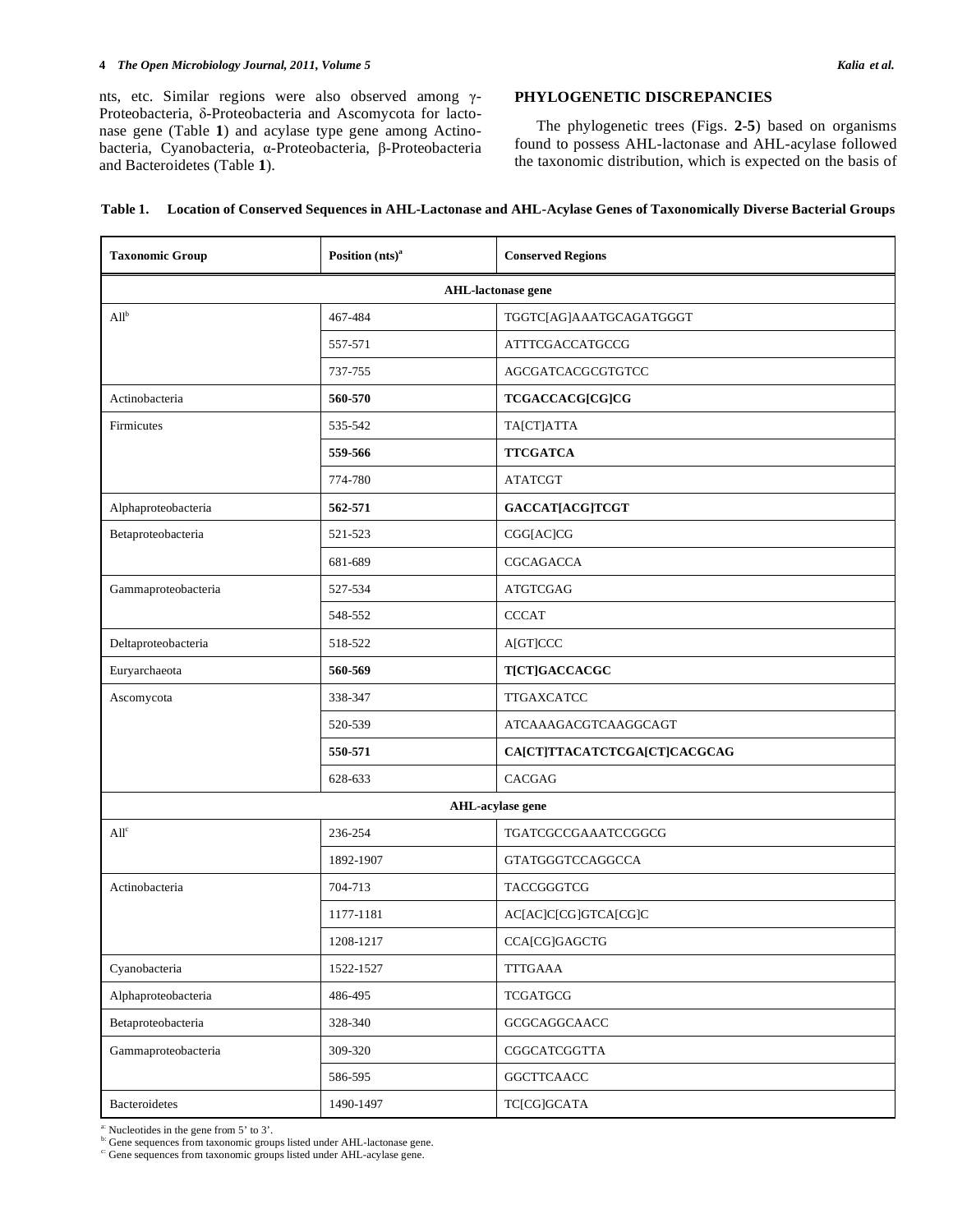**Fig. (2).** Phylogenetic tree (Upper half) based on protein sequences of organisms containing conserved domains with respect to *Bacillus* sp. SB4 AHL lactonase as reference (For Taxonomic details refer to Additional file 3). A Neighbor-Joining analysis with Jukes-Cantor correction and bootstrap support was performed on the protein sequences. Bootstrap values are given at nodes, 1000 bootstrap replicates were run. The leaf contains Accession number and name of the organism.

**Fig. (3).** Phylogenetic tree (Lower half) based on protein sequences of organisms containing conserved domains with respect to *Bacillus* sp. SB4 AHL lactonase as reference (For Taxonomic details refer to Additional file 3). A Neighbor-Joining analysis with Jukes-Cantor correction and bootstrap support was performed on the protein sequences. Bootstrap values are given at nodes, 1000 bootstrap replicates were run. The leaf contains Accession number and name of the organism.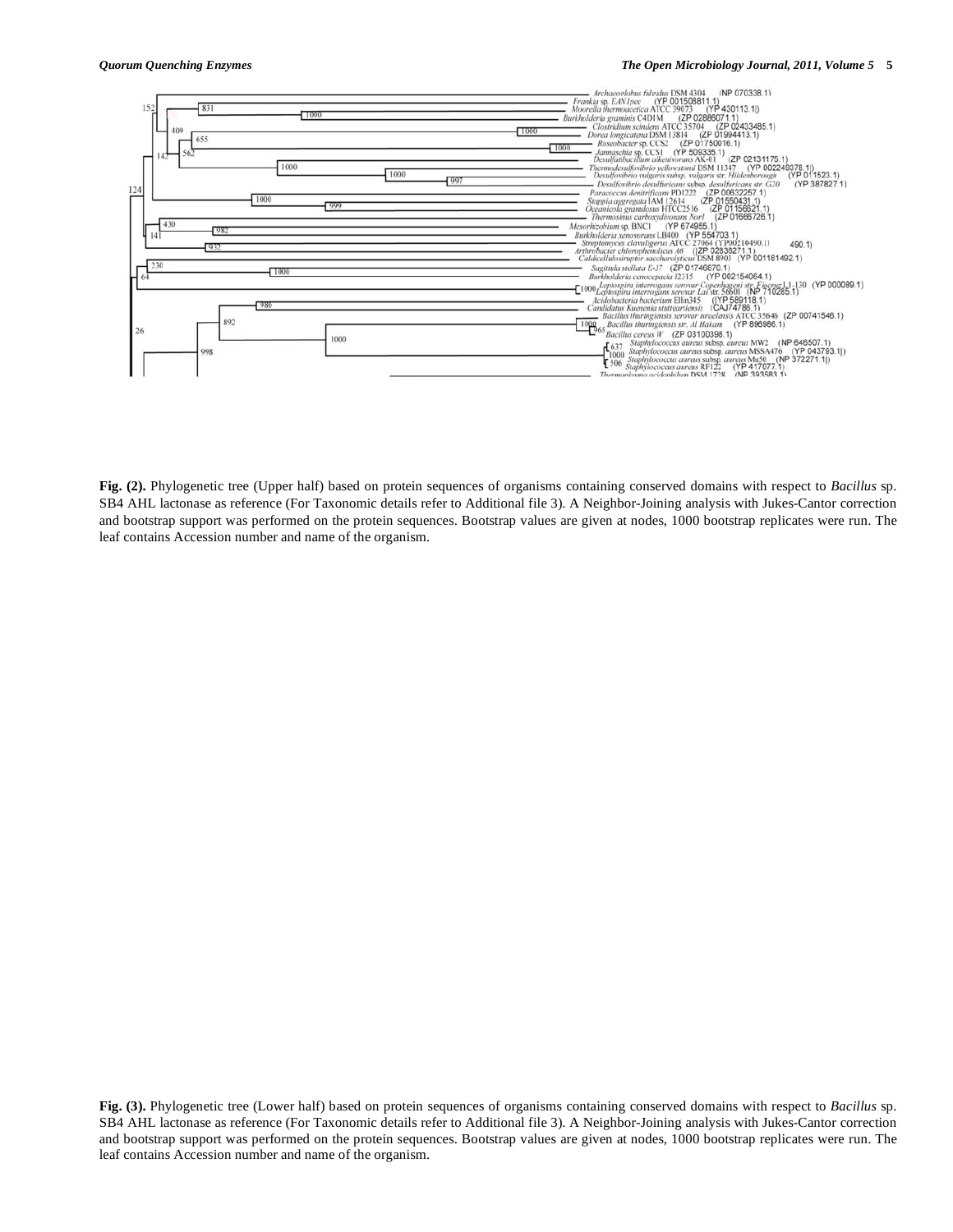

**Fig. (4).** Phylogenetic tree (Upper half) based on protein sequences of organisms containing conserved domains with respect to *Ralstonia* sp. XJ12B AHL acylase as reference (For Taxonomic details refer to Additional file 3). A Neighbor-Joining analysis with Jukes-Cantor correction and bootstrap support was performed on the protein sequences. Bootstrap values are given at nodes, 1000 bootstrap replicates were run. The leaf contains Accession number and name of the organism.



**Fig. (5).** Phylogenetic tree (Lower half) based on protein sequences of organisms containing conserved domains with respect to *Ralstonia* sp. XJ12B AHL acylase as reference (For Taxonomic details refer to Additional file 3). A Neighbor-Joining analysis with Jukes-Cantor correction and bootstrap support was performed on the protein sequences. Bootstrap values are given at nodes, 1000 bootstrap replicates were run. The leaf contains Accession number and name of the organism.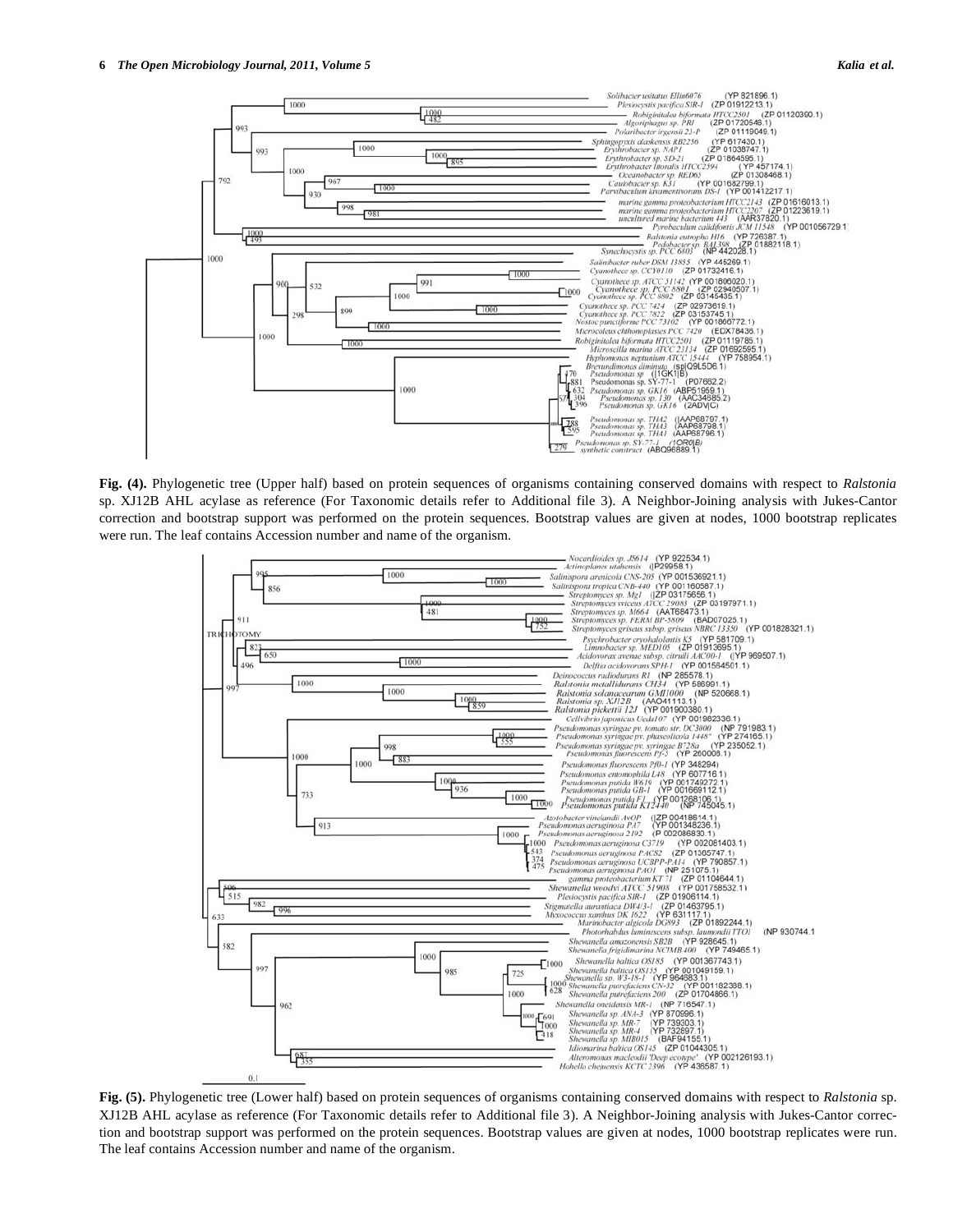their 16S rDNA sequences. A few phylogenetic discrepancies were observed for AHL-lactonase (Figs. **2**,**3**, Table **2**), the notable being the associations between i) *Moorella thermoacetica* ATCC 39073 (Firmicutes) and *Burkholderia graminis* C4D1M (β-Proteobacteria) (Boot Strap Value, BV 1000), ii) Actinobacteria (*Mycobacterium* sp. MCS and  $Rubrobacter$  *xylanophilus* DSM9941) and members of  $\alpha$ -Proteobacteria (*Granulibacter bethesdensis* CGDNIH1, *Acidiphilum cryptum* Jf-5 and *Agrobacterium tumefaciens*) (BV 820), and iii) *Deinococcus radiodurans* R1 (Deinococcus-Thermus) and *Xylella fastidiosa* (y-Proteobacteria) (BV 1000). Similarly, certain taxonomic discrepancies were also recorded in the phylogenetic tree (Figs. **4**,**5**, Table **2**) drawn with respect to sequences of organisms possessing AHLacylase: i) *Solibacter usitatus* Ellin 6076 (Acidobacteria) and Plesiocystis pacifica SIR-1 ( $\delta$ -Proteobacteria) (BV 1000), ii) *D. radiodurans* R1 (Deinococcus-Thermus) and *Ralstonia metallidurans* CH34, *R. solanacearum* GMI1000 and *Ralstonia* sp. XJ12B (β-Proteobacteria (BV 1000). Since these associations between widely distributed organisms show very high BVs, these may be interesting cases of horizontal gene transfers.

# **ORGANISMS POSSESSING GENES FOR AHL-LACTONASE AND AHL-ACYLASE**

 Sixteen bacterial strains of 5 different genera and a group of 3 strains belonging to marine gamma proteobacterium were found to possess genes for both the enzyme types: AHL-lactonase and AHL-acylase (Table **3**). The diversity of these 19 strains was evident by their distribution among 5 different taxonomic groups: i) *Streptomyces* spp. (Actinobacteria), ii) *Deinococcus* spp. (Deinococcus-Thermus), iii) *Hyphomonas* sp. (α-Proteobacteria), iv) *Ralstonia* spp. (β-Proteobacteria), v) *Photorhabdus* sp. (γ-Proteobacteria), vi) marine gamma proteobacterium. Three out of these 19 strains can be more clearly classified as those which possessed genes for both the enzyme types: i) *D. radiodurans* R1, ii) *Hyphomonas neptunium* ATCC 15444 and iii) *Photorhabdus luminescens* subsp*. laumondii* TTO1. This observation is supported by the presence motifs for lactonase and acylase in these strains.

### **SIGNATURE ANALYSIS – FREQUENCY AND DIS-TRIBUTION PATTERN**

 Ten signatures (nucleotides) were obtained through MEME for different taxonomic groups with reference to: i) AHL-lactonase gene (*aiiA*) of *Bacillus* sp. SB4 Accession No. AAR85482.1 (Figs. **S1** to **S8** and Tables **S2** to **S9**) and ii) AHL-acylase gene (*aiiD*) of *Ralstonia* sp. XJ12B Accession No. AAO41113.1 (Figs. **S9** to **S19** and Tables **S10** to **S17**). (See Additional File 4 for a description of data in Tables **S2** to **S17** and Figs. **S1** to **S17**). Nucleotide signatures found to be present at high frequency within the taxonomic group and absent from all other groups were initially classified as

**Table 2. Potential Cases of Horizontal Gene Transfer of Acyl-Homoserine Lactone-Acylase and –Lactonase** 

| <b>Boot Strap Value</b><br>Organism(s)<br><b>Taxonomy</b><br>Bacillus sp. SB4 (AHL-lactonase) <sup>a</sup><br>Moorella thermoacetica ATCC 39073<br>Firmicutes<br>1000<br>β-Proteobacteria<br>Burkholderia graminis C4D1M<br>Mycobacterium sp. MCS<br>Actinobacteria<br>Rubrobacter xylanophilus DSM9941<br>Granulibacter bethesdensis CGDNIH1<br>820<br>$\alpha$ -Proteobacteria<br>Acidiphilum cryptum Jf-5<br>Agrobacterium tumefaciens<br>Deinococcus radiodurans R1<br>Deinococcus-Thermus<br>1000<br>Xylella fastidiosa<br>γ-Proteobacteria<br>Ralstonia sp. XJ12B (AHL-acylase) <sup>a</sup><br>Solibacter usitatus Ellin 6076<br>Acidobacteria<br>1000<br>δ-Proteobacteria<br>Plesiocystis pacifica SIR-1<br>Deinococcus-Thermus<br>Deinococcus radiodurans R1<br>Ralstonia metallidurans CH34 | <b>Incongruent Phylogenetic Associations</b> |  |  |  |
|-------------------------------------------------------------------------------------------------------------------------------------------------------------------------------------------------------------------------------------------------------------------------------------------------------------------------------------------------------------------------------------------------------------------------------------------------------------------------------------------------------------------------------------------------------------------------------------------------------------------------------------------------------------------------------------------------------------------------------------------------------------------------------------------------------|----------------------------------------------|--|--|--|
|                                                                                                                                                                                                                                                                                                                                                                                                                                                                                                                                                                                                                                                                                                                                                                                                       |                                              |  |  |  |
|                                                                                                                                                                                                                                                                                                                                                                                                                                                                                                                                                                                                                                                                                                                                                                                                       |                                              |  |  |  |
|                                                                                                                                                                                                                                                                                                                                                                                                                                                                                                                                                                                                                                                                                                                                                                                                       |                                              |  |  |  |
|                                                                                                                                                                                                                                                                                                                                                                                                                                                                                                                                                                                                                                                                                                                                                                                                       |                                              |  |  |  |
|                                                                                                                                                                                                                                                                                                                                                                                                                                                                                                                                                                                                                                                                                                                                                                                                       |                                              |  |  |  |
|                                                                                                                                                                                                                                                                                                                                                                                                                                                                                                                                                                                                                                                                                                                                                                                                       |                                              |  |  |  |
|                                                                                                                                                                                                                                                                                                                                                                                                                                                                                                                                                                                                                                                                                                                                                                                                       |                                              |  |  |  |
|                                                                                                                                                                                                                                                                                                                                                                                                                                                                                                                                                                                                                                                                                                                                                                                                       |                                              |  |  |  |
|                                                                                                                                                                                                                                                                                                                                                                                                                                                                                                                                                                                                                                                                                                                                                                                                       |                                              |  |  |  |
|                                                                                                                                                                                                                                                                                                                                                                                                                                                                                                                                                                                                                                                                                                                                                                                                       |                                              |  |  |  |
|                                                                                                                                                                                                                                                                                                                                                                                                                                                                                                                                                                                                                                                                                                                                                                                                       |                                              |  |  |  |
|                                                                                                                                                                                                                                                                                                                                                                                                                                                                                                                                                                                                                                                                                                                                                                                                       |                                              |  |  |  |
|                                                                                                                                                                                                                                                                                                                                                                                                                                                                                                                                                                                                                                                                                                                                                                                                       |                                              |  |  |  |
|                                                                                                                                                                                                                                                                                                                                                                                                                                                                                                                                                                                                                                                                                                                                                                                                       |                                              |  |  |  |
|                                                                                                                                                                                                                                                                                                                                                                                                                                                                                                                                                                                                                                                                                                                                                                                                       |                                              |  |  |  |
|                                                                                                                                                                                                                                                                                                                                                                                                                                                                                                                                                                                                                                                                                                                                                                                                       |                                              |  |  |  |
| 1000<br>R. solanacearum GM1000<br>β-Proteobacteria                                                                                                                                                                                                                                                                                                                                                                                                                                                                                                                                                                                                                                                                                                                                                    |                                              |  |  |  |
| Ralstonia sp. XJ12B                                                                                                                                                                                                                                                                                                                                                                                                                                                                                                                                                                                                                                                                                                                                                                                   |                                              |  |  |  |

Reference organism.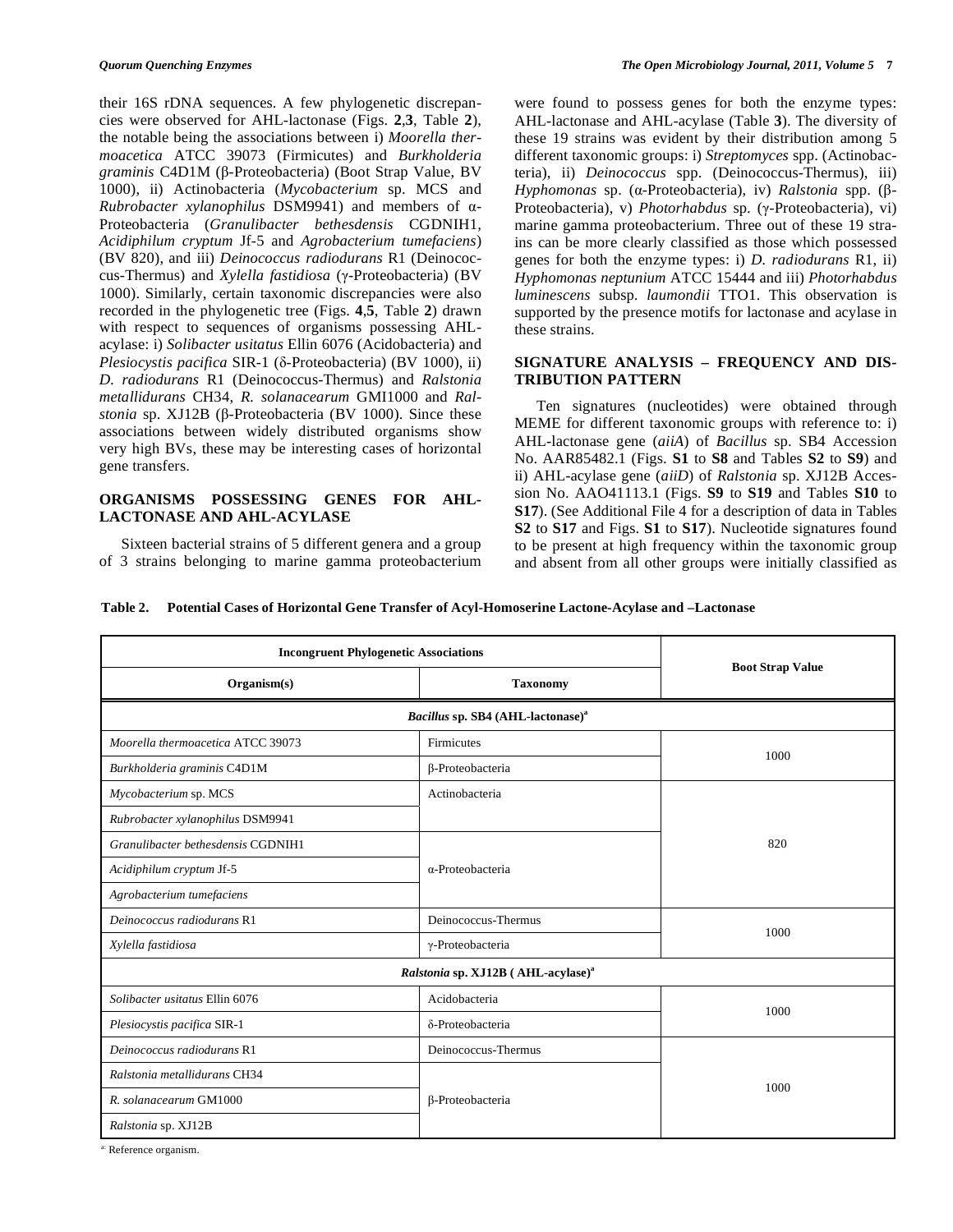|           |  |  | Table 3. Taxonomic Distribution of Organisms (Genera) Possessing Enzymes Acyl-Homoserine Lactone-Acylase as well as - |  |  |
|-----------|--|--|-----------------------------------------------------------------------------------------------------------------------|--|--|
| Lactonase |  |  |                                                                                                                       |  |  |

| <b>AHL-Lactonase</b><br>Motif <sup>b</sup><br>Bacillus sp. SB4 <sup>a</sup><br>(GenBank AAR85482.1) |        | <b>AHL-Acylase</b>                                       |                                                          |  |  |
|-----------------------------------------------------------------------------------------------------|--------|----------------------------------------------------------|----------------------------------------------------------|--|--|
|                                                                                                     |        | Ralstonia sp. XJ12B <sup>a</sup><br>(GenBank AAO41113.1) | Motif <sup>c</sup>                                       |  |  |
|                                                                                                     |        | Actinobacteria                                           |                                                          |  |  |
| Streptomyces clavuligerus ATCC 27064                                                                | $+$    | Streptomyces sp. FERM BP-5809                            | + $(I_{54}$ - $D_{61})$                                  |  |  |
|                                                                                                     |        | Streptomyces sp. M664                                    | + $(I_{54}$ - $D_{61})$                                  |  |  |
|                                                                                                     |        | Streptomyces sp. Mg1                                     | + $(I_{54}$ - $D_{61})$                                  |  |  |
|                                                                                                     |        | Streptomyces griseus subsp. griseus NBRC 13350           | + $(I_{54} - D_{61})$                                    |  |  |
|                                                                                                     |        | S. sviceus ATCC 29083                                    | + $(L_{54}$ - $D_{61})$                                  |  |  |
|                                                                                                     |        | <b>Deinococcus-Thermus</b>                               |                                                          |  |  |
| Deinococcus radiodurans R1                                                                          | $^{+}$ | Deinococcus radiodurans R1                               | $+ (I_{58} - S_{65})$                                    |  |  |
| D. geothermalis DSM 11300                                                                           | $+$    |                                                          |                                                          |  |  |
|                                                                                                     |        | Alphaproteobacteria                                      |                                                          |  |  |
| Hyphomonas neptunium ATCC 15444                                                                     | $^{+}$ | Hyphomonas neptunium ATCC 15444                          | + $(I_{55} - S_{62})$                                    |  |  |
|                                                                                                     |        | <b>Betaproteobacteria</b>                                |                                                          |  |  |
| Ralstonia eutropha JMP134                                                                           | $^{+}$ | Ralstonia sp. XJ12B                                      | + $(I_{49}$ -D <sub>56</sub> ),<br>$+ (I_{52} - S_{59})$ |  |  |
|                                                                                                     |        | Ralstonia eutropha H16                                   | + $(I_{62}$ -D <sub>69</sub> )                           |  |  |
|                                                                                                     |        | R. metallidurans CH34                                    | $+ (I_{51} - S_{58})$                                    |  |  |
|                                                                                                     |        | R. pickettii 12J                                         | + $(I_{51}$ -D <sub>58</sub> )                           |  |  |
|                                                                                                     |        | R. solanacearum GMI1000                                  | + $(I_{50}$ -D <sub>57</sub> )                           |  |  |
|                                                                                                     |        | Gammaproteobacteria                                      |                                                          |  |  |
| Photorhabdus luminescens subsp. laumondii TTO1                                                      | $+$    | Photorhabdus luminescens subsp. laumondii TTO1           | + $(I_{57} - S_{64})$                                    |  |  |
| marine gamma proteobacterium HTCC2080                                                               | $+$    | marine Gamma proteobacterium HTCC2143                    | $+ (I_{43} - D_{53})$                                    |  |  |
|                                                                                                     |        | marine Gamma proteobacterium HTCC2207                    | + $(L_{106} - D_{113})$                                  |  |  |

a: Reference organisms

 $^{16}$ : Motif for AHL-lactonase: His<sup>106</sup>-X-Asp<sup>108</sup>-His<sup>109</sup>-59X-His<sup>169</sup>-21X-Asp<sup>191</sup>

<sup>c:</sup> Motif for AHL-acylase: amino acid –  $\text{I}$ le (I) /Leu (L)<sup>50</sup> and Ser(S) /Asp (D)<sup>57</sup>

unique. The BLAST (against the NCBI database) result validated the uniqueness of these signatures (Table **4**). A high correlation was recorded for signatures M1 and M10 of *Bacillus* sp. SB4 and their occurrence among a large number of organisms possessing AHL-lactonase (BLAST hits with high frequency). Similarly, among the different signatures identified within each taxonomic group for AHL-acylase, those retrieved from *Pseudomonas* spp. within y-Proteobacteria gave the BLAST hits with high frequency for organisms of this taxonomic group. Sequence homology searches using BLAST for all other signatures showed best hits for the query sequence from the respective taxonomic group but their frequency among the top 50 hits was quite low.

#### **DISCUSSION**

#### **Bacteria with Ability to Quench QS Signals**

 With the information available in the literature on the presence of AHL-lactonase and AHL-acylase activities in *R.* 

*erythropolis* W2 [30-32], we also looked for certain other organisms with potential to produce both these enzyme types. Our *in silico* study allowed us to identify organisms from five different genera with potential to produce both types of AHL-degrading enzymes. The three strains i) *D. radiodurans* R1, ii) *H. neptunium* ATCC 15444 and iii) *P. luminescens* subsp*. laumondii* TTO1 are among the top contenders for producing both the enzzyme type from an individual strain. However, more such strains can be tracked among strains belonging to *Streptomyces* spp. (Actinobacteria), ii) *Ralstonia* spp. (β-Proteobacteria), and marine gamma proteobacterium. In order to reduce the efforts needed to search organims, conserved regions can be used for designing primers for amplifying these genes. Signature sequences deduced in this study can be used as an additional tool to assign these sequences to respective taxonomic groups, at least in some cases.

 Another interesting features of this *in silico* study is that *R. solanacearum* GMI1000 (β-Proteobacteria) has been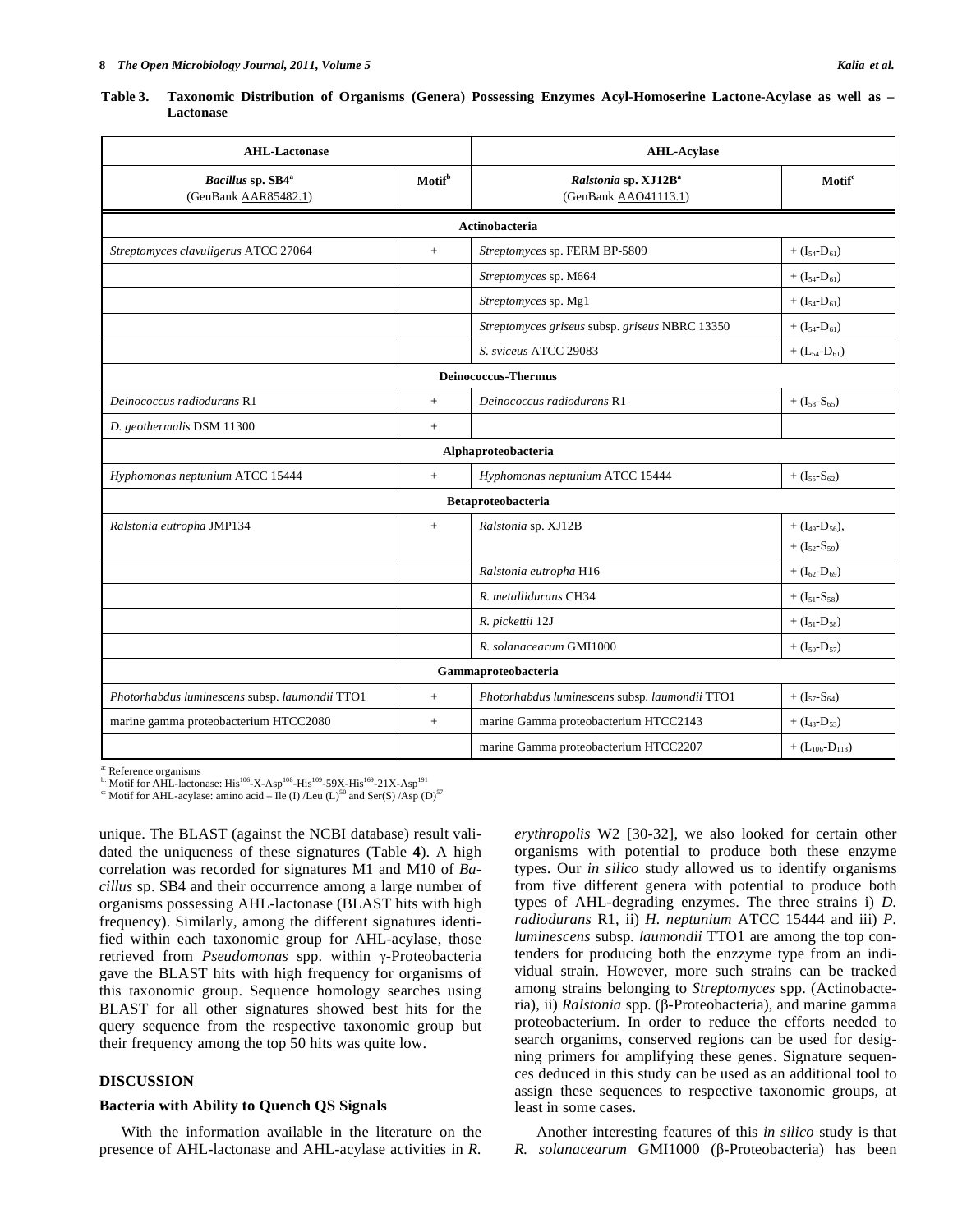| Table 4. Characteristics of Unique Nucleotide Signatures for Acyl-Homoserine Lactone-Acylase and -Lactonase Showing Closest |
|-----------------------------------------------------------------------------------------------------------------------------|
| <b>Match to the Respective Taxonomic Group</b>                                                                              |

| <b>Taxonomic Group</b>                            | <b>Signature</b><br><b>Nucleotide Sequence</b><br>No. |                | <b>Source Organism</b>                                            |  |  |  |
|---------------------------------------------------|-------------------------------------------------------|----------------|-------------------------------------------------------------------|--|--|--|
|                                                   |                                                       |                |                                                                   |  |  |  |
|                                                   | AHL-lactonase with reference to Bacillus sp. SB4      |                |                                                                   |  |  |  |
| Actinobacteria                                    | CGTGAGCTCGAGTACGGCCTGTCGAATCAC <sup>a</sup>           | M8             | Mycobacterium sp.MCS [gi 108796981:<br>1991857-1992693]           |  |  |  |
| Firmicutes                                        | TCACTTACATTTTGATCATGCAGGAGGAAA                        | M1             | Bacillus sp. SB4 [gi 40388446 gb                                  |  |  |  |
|                                                   | TCCGGTTCAGTTTTATTAACGATTGATGCA                        | M10            | AY483161.1 ]                                                      |  |  |  |
| Alphaproteobacteria                               | GTTGTGCAGTCGCACCTGCATCTCGATCAT <sup>a</sup>           | M1             | Agrobacterium tumefaciens [gi 17223781:                           |  |  |  |
|                                                   | ATCCGCAAGGACTTCGACAAGCCGGGCCT <sup>a</sup>            | M4             | 3565-4356]                                                        |  |  |  |
| Betaproteobacteria                                | GTGGATACGGAAGACGGCGTGGTGCTGAT <sup>a</sup>            | M7             | Burkholderia graminis [gi 170694799:<br>130043-130822]            |  |  |  |
| Gammaproteobacteria                               | AATCCGGTATCAATCAGTACAAGGCCTCGA <sup>a</sup>           | M <sub>2</sub> | Acinetobacter baumannii AYE<br>[gi 169794206:627842-628654]       |  |  |  |
| Deltaproteobacteria                               | ATGGTCGTTATGCAGGTGCGTGTGTATGAC <sup>a</sup>           | M1             | Desulfovibrio desulfuricans G20<br>[gi 78355047:1350539-1351285]  |  |  |  |
| Ascomycota                                        | TACACGAGGAAGAGTTCAAGCATGCATGCT <sup>a</sup>           | M <sub>2</sub> | Aspergillus oryzae RIB40 [gi 169784499 ref]                       |  |  |  |
|                                                   | GATCAATTCCATGTGCGGGAGAACTACGAG <sup>a</sup>           | M3             | XM 001826659.1 ]                                                  |  |  |  |
| Euryarchaeota                                     | All signatures <sup>a</sup>                           |                |                                                                   |  |  |  |
| AHL-acylase with reference to Ralstonia sp. XJ12B |                                                       |                |                                                                   |  |  |  |
| Actinobacteria                                    | CGGGTTCGCCGCCGGGTACAACGCGTGGAT <sup>a</sup>           | M <sub>2</sub> | Streptomyces sp. M664 [gi 49781326:185-                           |  |  |  |
|                                                   | GTCATCCGGTACACGGAGTACGGCATTCCG <sup>a</sup>           | M3             | 2599] and Streptomyces sp. FERM BP-5809<br>[gi 40786372:948-3362] |  |  |  |
| <b>Bacteroidetes</b>                              | ATCGAGATGCTTGAAGGGGATTCCTCGA <sup>a</sup>             | M <sub>3</sub> | Salinibacter ruber DSM 13855                                      |  |  |  |
|                                                   | GGCTTCGGGGGGAGATGGTCTTTTTG <sup>a</sup>               | M7             | [gi 83814055:1438503-1440524-]                                    |  |  |  |
|                                                   | TTTGACGAGATGGAGGGCGGG <sup>a</sup>                    | M8             |                                                                   |  |  |  |
| Cyanobacteria                                     | GCTGGTTCCAATGCTTGGGCGATCGCACCT <sup>a</sup>           | M <sub>5</sub> | Cyanothece sp. [gi]126661348:2396-4477-]                          |  |  |  |
| Alphaproteobacteria                               | ATGACTCCGGCAAGCCCGAAGAAGAAAGGC <sup>a</sup>           | M7             | Erythrobacter litoralis HTCC2594                                  |  |  |  |
|                                                   | GATATTGCCCTCGGCATCGCCATAGATGAA <sup>a</sup>           | M10            | [gi 85372828:319908-322139]                                       |  |  |  |
| Betaproteobacteria                                | CCAGCCGCATGCGCAGGGTTTCCTGGGTCC <sup>a</sup>           | M3             | Ralstonia eutropha H16                                            |  |  |  |
|                                                   | TCGGCACGCGCAGGTTGAACAGCGGCGACA <sup>a</sup>           | M7             | [gi 113866031:2083444-2085906]                                    |  |  |  |
| Gammaproteobacteria:                              | CTGCCGGTGGTCAACATCGGCTTCAGCCGC                        | M1             | Pseudomonas aeruginosa PA7                                        |  |  |  |
| Pseudomonas spp.                                  | TTCGTACAGAACTCCAACGACAGCGCCTGG                        | M <sub>2</sub> | [gi 152983466:2955521-2957803]                                    |  |  |  |
|                                                   | GATGCGTTTCTACCAGATGCACCTGACCAT                        | M3             |                                                                   |  |  |  |
|                                                   | ATGCTGCTGGCCAACCCGCATTTCCCCTGG                        | M4             |                                                                   |  |  |  |
|                                                   | CGGCATCGGCTACGCCTACGCGCGCGACA                         | M6             |                                                                   |  |  |  |
|                                                   | GCGCGATGCCAACCTGGAGAACACCCGGGT                        | M7             |                                                                   |  |  |  |
|                                                   | CCGCTGGACCGCCTATGGCGTGCCGCACAT                        | M <sub>9</sub> |                                                                   |  |  |  |
|                                                   | ATCCCCTGGGTCAACACCCTGGCCGCGGA                         | M10            |                                                                   |  |  |  |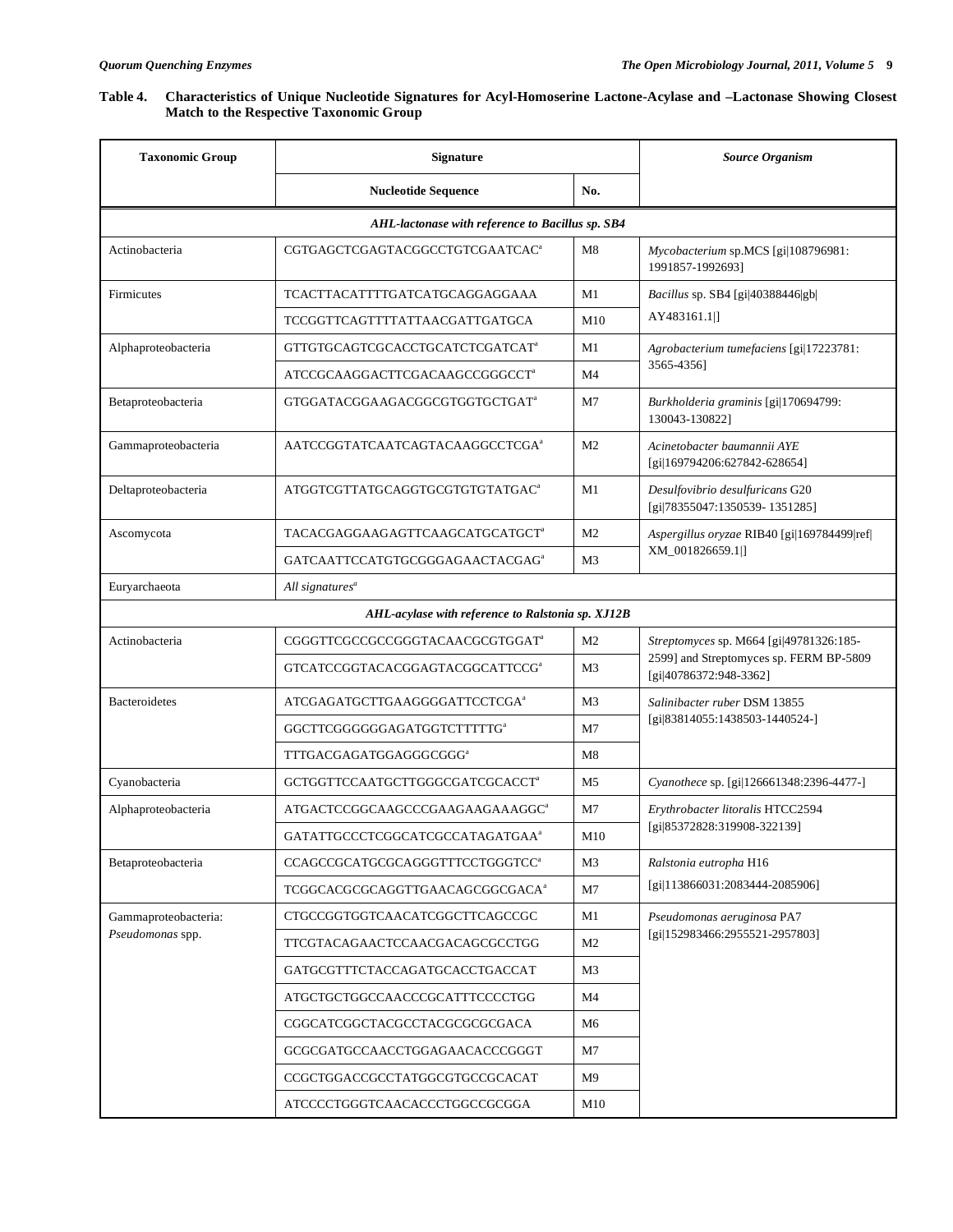#### **Table 4. contd….**

| <b>Taxonomic Group</b>                 | <b>Signature</b><br><b>Nucleotide Sequence</b><br>No. |                | Source Organism                                               |  |
|----------------------------------------|-------------------------------------------------------|----------------|---------------------------------------------------------------|--|
|                                        |                                                       |                |                                                               |  |
|                                        | AHL-acylase with reference to Ralstonia sp. XJ12B     |                |                                                               |  |
| Gammaproteobacteria:                   | CAGATAATAAAGGCAACGCCTTCTACATCG <sup>a</sup>           | M1             | Shewanella woodyi ATCC 51908                                  |  |
| Shewanella spp.                        | CCCTTTGAGCGTGCCCCCAAAGTGATGCGT <sup>a</sup>           | M <sub>2</sub> | [gi 170724370:166858-169239]                                  |  |
|                                        | GGCCGTGATAAAACCGAATCTGGTAGCGGT <sup>a</sup>           | M <sub>3</sub> |                                                               |  |
|                                        | TTAATCGGCTTCAATGAACATGTTGCTTGG <sup>a</sup>           | M6             |                                                               |  |
|                                        | GGTTATGGGCAAGCCTATGCCCATGCTCAG <sup>a</sup>           | M10            |                                                               |  |
| Others Gammaproteobacterial<br>members | TTATCCGCTTCGATGTGCGGCGCGCCGAA <sup>a</sup>            | M8             | Hahella chejuensis KCTC 2396<br>[gi 83642913:5633846-5636326] |  |

a: Sequence homology searches using BLAST for these signatures showed best hits for the query sequence but the frequency among the top 50 hits was quite low.

found to possses gene and motif for AHL-acylase. This observation finds support from the work which demonstrates the presence of AHL-acylase in *R. solanacearum* GMI1000, through cloning and expression of *aac* gene [25]. It led to inactivation of four different AHLs [25]. Another interesting observation was the presence of genes for quenching the QS signals in archaeal member *A. fulgidus.* Although archaea have not been reported so far to be directly involved in causing infectious diseases [48], however, there are evidences of their presence in endodonic infections [49]. The presence of these genes support the possibility of their role in infections.

## **MOTIFS OF AHL-LACTONASES AND AHL-ACYLASES**

 AHL-lactonase is a member of metallo-hydrolase superfamily containing the motif:  $His^{104} - X - His^{106} - X - Asp^{108} - His^{109}$ , which resembles zinc binding motif of several other metalloenzymes such as glyoxalase II, aryl sulfatase and  $\beta$ lactamase. The motif  $His^{106}$ -X-Asp<sup>108</sup>-His<sup>109</sup>-59X-His<sup>169</sup>- $21X-Asp<sup>191</sup>$  has been reported to be essential for AHLlactonase activity [18, 22].

 A very interesting scenario was observed while searching for motifs essential for AHL-lactonase enzyme activities. It was observed to be that motif essential for AHL-lactonases -  $His^{106} - X - Asp^{108} - His^{109} - 59X - His^{169} - 21X - Asp^{191}$  was present in all the organisms having potential for AHL-lactonase except *R. solanacearum* GMI1000, *A. baumannii* AB0057, *A. baumannii* ACICU, *A. baumannii* AYE, *Acinetobacter* sp. ADP1 and *Pseudomonas stutzeri* A1501 (Table **3**). Incidentally, these latter 6 bacteria lacked even the motif specific for metallo-enzymes in genral- His<sup>104</sup>-X-His<sup>106</sup>-X-Asp<sup>108</sup>-His<sup>109</sup>. Among the organisms found to possess both the motifs – all belonged to *Bacillus* spp.: *B. anthracis* str*.* Ames*, B. cereus, B. cereus* AH1134, *B. cereus* AH820, *B. cereus* ATCC 10987, *B. cereus* ATCC 14579, *B. cereus* B4264, *B. cereus*  E33L, *B. cereus* G9241, *B. cereus* NVH0597-99, *Bacillus* sp. 240B1, *Bacillus* sp. 42, *Bacillus* sp. 91, *Bacillus* sp. A24, *Bacillus* sp. COT1, *Bacillus* sp. CSX-1, *Bacillus* sp. SB4, *B.* 

*subtilis, B. thuringiensis, B. thuringiensis serovar alesti, B. thuringiensis serovar canadensis, B. thuringiensis serovar galleriae, B. thuringiensis serovar israelensis* ATCC 35646, *B. thuringiensis serovar jinhongiensis, B. thuringiensis serovar kim, B. thuringiensis serovar konkukian* str*.* 97-27, *B. thuringiensis serovar kurstaki, B. thuringiensis serovar kyushuensis, B. thuringiensis serovar ostriniae, B. thuringiensis serovar oswaldocruzi, B. thuringiensis serovar pakistani, B. thuringiensis serovar toumanoffi* and *B. weihenstephanensis*  KBAB4.

 Available literature reveals that AHL-acylases are structurally similar with respect to the two amino-acids at positions 50 and 57 [18] as a) AiiD of *Ralstonia* sp. XJ12B has  $\text{Ile}^{50}$  and  $\text{Ser}^{57}$  [26], b) PvdQ of *P. aeruginosa* PAO1 has Leu<sup>50</sup> and Asp<sup>57</sup> [27], and c) AhlM of *Streptomyces* sp. has Leu<sup>50</sup> and Ser  $57$  [50]. These share features with Ntn hydrolases including the signal peptide,  $\alpha$ - and  $\beta$ -subunits [51].

 On the other hand, Cephalosporin-acylase has Gln and Arg at positions 50 and 57 respectively [18]. Our analysis reveals that most of the organisms had amino-acids of AHL acylase in a slightly different positions than those reported in the literature (Table **3**). Unique features were observed in i) *Streptomyces* spp., where the amino acids of motif for acylase resembled either those found in PvdQ or were a combination of Ile of AiiD and Asp of PvdQ, ii) *Ralstonia*  spp., where Ser was substituted with Asp and also that *Ralstonia s*p. XJ12B was found to posses two motifs – a)  $Ile<sup>52</sup>$  and Ser<sup>59</sup> and b)  $Ile<sup>49</sup>$  and Asp<sup>56</sup>. In view of the fact that in spite of such a large number of organisms, which had the conserved domains for AHL-acylase, only few seem to have retained the property observed at respective positions as reported in literature [18, 26, 27, 50]. It may not be too inappropriate to conclude that amino-acids at positions 50 and 57 might have changed during the course of evolution.

 A few other organisms which deserve attention are: i) Burkholderia spp. (β-Proteobacteria), which had motifs for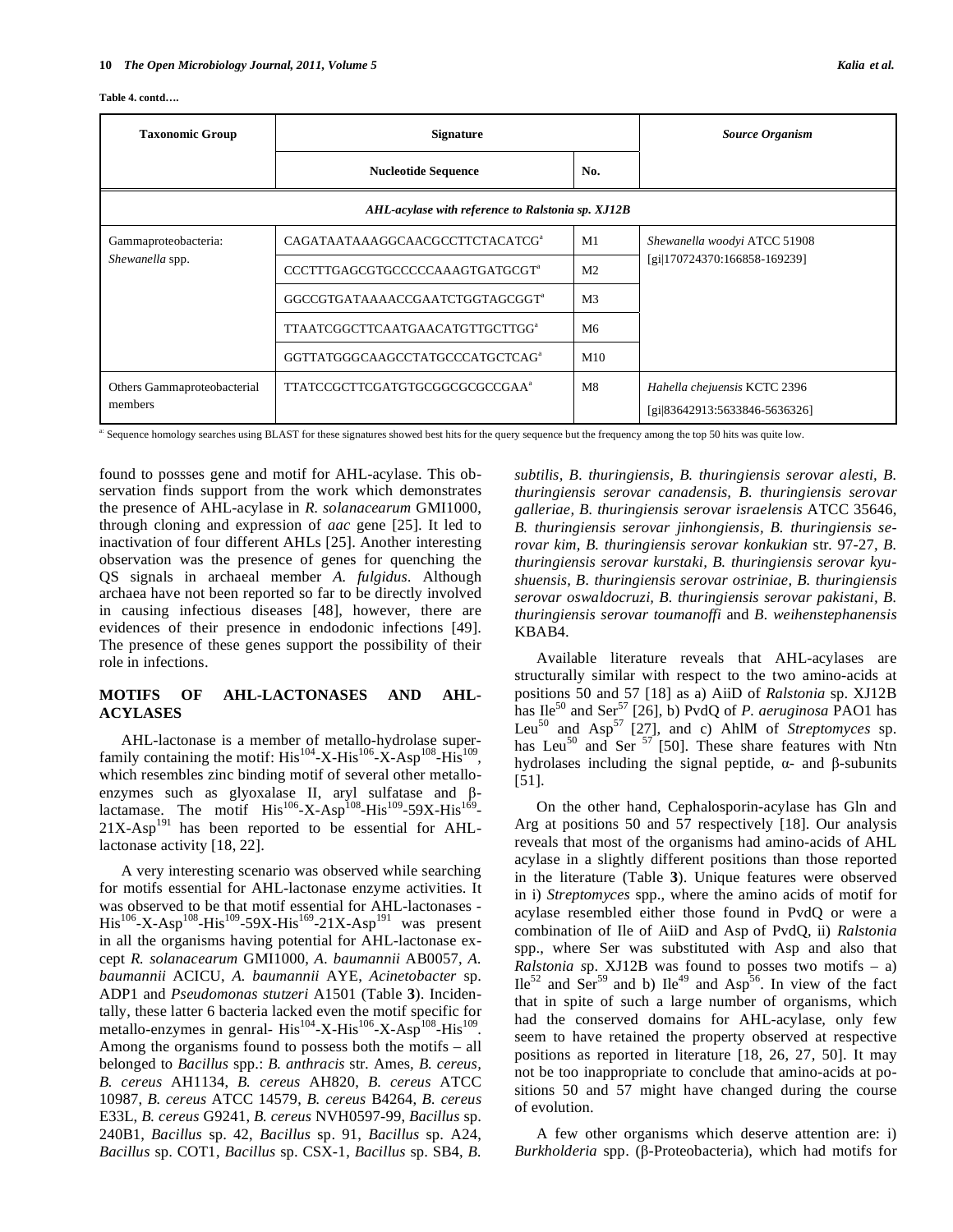lactonase and cephalosporin acylase, ii) *Pseudomonas* sp.  $(y-Proteobacteria)$ , which possessed two motifs for AHLacylase and one for cephalosporin acylase, and iii) *A. baumannii* AYE (γ-Proteobacteria), which showed motifs for cephalosporin acylase.

#### **USING SIGNATURES TO DESIGN PRIMERS**

 *Bacillus* spp. and *Pseudomonas* spp. have been reported to possess repeating elements in the 16S rDNA [2, 45]. We observed such repeats in the AHL-lactonase and -acylase gene in different members of these two genera. Individually, these signatures were validated by using them as query sequences in BLAST search. Since the frequency of repeating elements in this gene was quite high in the case of *Pseudomonas* spp., we also checked them for regular expressions [52]. We observed a very good co-relation between the full length gene sequence and the strings (Fig. **S18a**, **b**). The nucleotide signatures identified in our study for each taxonomic group may enable one to design primers to amplify genes for AHL-lactonase [20, 24, 53] or AHL-acylase and identify a possible taxonomic group within a microbial community.

#### **THE ROLE OF QUORUM QUENCHERS**

 The role of QQ enzymes *in vivo* is debatable [54]. They may be involved in metabolic pathways where AHL and its products may be used as energy and carbon sources -such as by *Variovorax paradoxus* and *Arthrobacter* spp. [55-57]. AHL-acylase PvdQ from *P. aeruginosa* is thought to be involved in biosynthesis of protein (pyoverdine) necessary for acquisition of iron [28, 54, 58]. The role of the enzymes – lactonase and acylase for QQ has been proposed to prevent food, prevent biofilm growth, surface fouling, treatment of bacterial infections, etc. [59]. It can act as a potential drug, which will selectively block the virulence and pathogenic traits [60]. Heterologous expression of *Bacillus* AiiA lactonase in *Burkholderia thailandensis* [24], in *P. aeruginosa* PAO1 [23], in *Vibrio harveyi* [53], in *E. carotovora* [22] have been found to disrupt QS mediated properties. In fact, certain antibiotics become effective on biofilms which have been exposed to AHL degrading enzymes [61], which imply a combination of the two treatments can be complementary and effective in controlling the pathogenic organism(s). Although there may be barriers to their diffusion within the microbial communities in the soil environment, however, their usage as a drug may not face similar barriers and may prove effective.

#### **CONCLUSION**

 Using available metabolic and genomic databases databases, we have been able to trace potential organisms such as i) *Deinococcus radiodurans* R1, ii) *Hyphomonas neptunium*  ATCC 15444 and iii) *Photorhabdus luminescens* subsp*. laumondii* TTO1 to possess genes for AHL-lactonases and – acylases. In addition, all the cyanobacterial members were found to possess genes only for AHL-acylase whereas members of Acidobacteria, Sphingobacteria, Spirochaetales, Nitrospirales and Planctomycetes were found to possess genes only for AHL-lactonase. It also revealed those bacteria which evolved to produce either of the two enzymes, an indication of the environmental stresses encountered during their evolution. The presence of genes for quenching the QS signals in archaea has further increased the range of organisms which can be exploited for producing these enzymes for preventing food spoilage, bioremediation and design drugs against bacterial infections.

 Phylogenetic analyses and multiple sequence alignment of the gene sequences coding for the two enzymes revealed consensus sequences, which can be used to design primers for amplifying these genes even among mixed cultures and metagenomes. Nucleotide signature sequences deduced in this study can be used as an additional tool to assign these sequences to respective taxonomic groups. A few phylogenetic discrepancies observed for AHL-lactonase and – acylase may imply HGT and help us identify those organisms which can be subjected to genetic engineering with a relative ease.

 It has been proposed that since lactonase activity is not influenced by the acyl chain length of the AHL signal molecule, hydrolysis of the ring may be more effectve approach for QQ. As a wide range of *Bacillus* spp. have an ability to produce lactonase, it may be the organism of choice in future. The usage of *Bacillus* is quite beneficial since it has been labeled as industrial workhorse and accorded the designation GRAS (Generally Regarded As Safe) by FDA. These organisms can be exploited for producing drugs against pathogens.

#### **SUPPLEMENTARY MATERIAL**

 Supplementary material is available on the publishers web site along with the published article.

#### **ACKNOWLEDGEMENTS**

 We are thankful to Directors of Institute of Genomics and Integrative Biology, CSIR; National Environmental Engineering Research Institute, CSIR grant SIP 16 for providing necessary funds, facilities and moral support.

#### **AUTHOR'S CONTRIBUTIONS**

 VCK has contributed towards the conceived and designed the experiments, analyzed the data and wrote the paper.

 CRS and HJP have performed the experiments, and contributed reagents/ materials/ analysis tools. All authors read and approved the final manuscript.

#### **REFERENCES**

- [1] D'Costa VM, McGrann KM, Hughes DW, Wright GD. Sampling the antibiotic resistome. Science 2006; 311: 374-377.
- [2] Purohit HJ, Raje DV, Kapley A Identification of signature and primers specific to genus *Pseudomonas* using mismatched patterns of 16S rDNA sequences. BMC Bioinformatics 2003; 4: 19.
- [3] Courvalin P. Predictable and unpredictable evolution of antibiotic resistance. J Intern Med 2008; 264: 4-16.
- [4] Kalia VC, Lal S, Ghai R, Mandal M, Chauhan A. Mining genomic databases to identify novel hydrogen producers. Trends Biotechnol 2003; 21: 152-156.
- [5] Spellberg B, Powers JH, Brass EP, Miller LG, Edwards Jr JE. Trends in antimicrobial drug development: implications for the future. Clin Infect Dis 2004; 38: 1279-1286.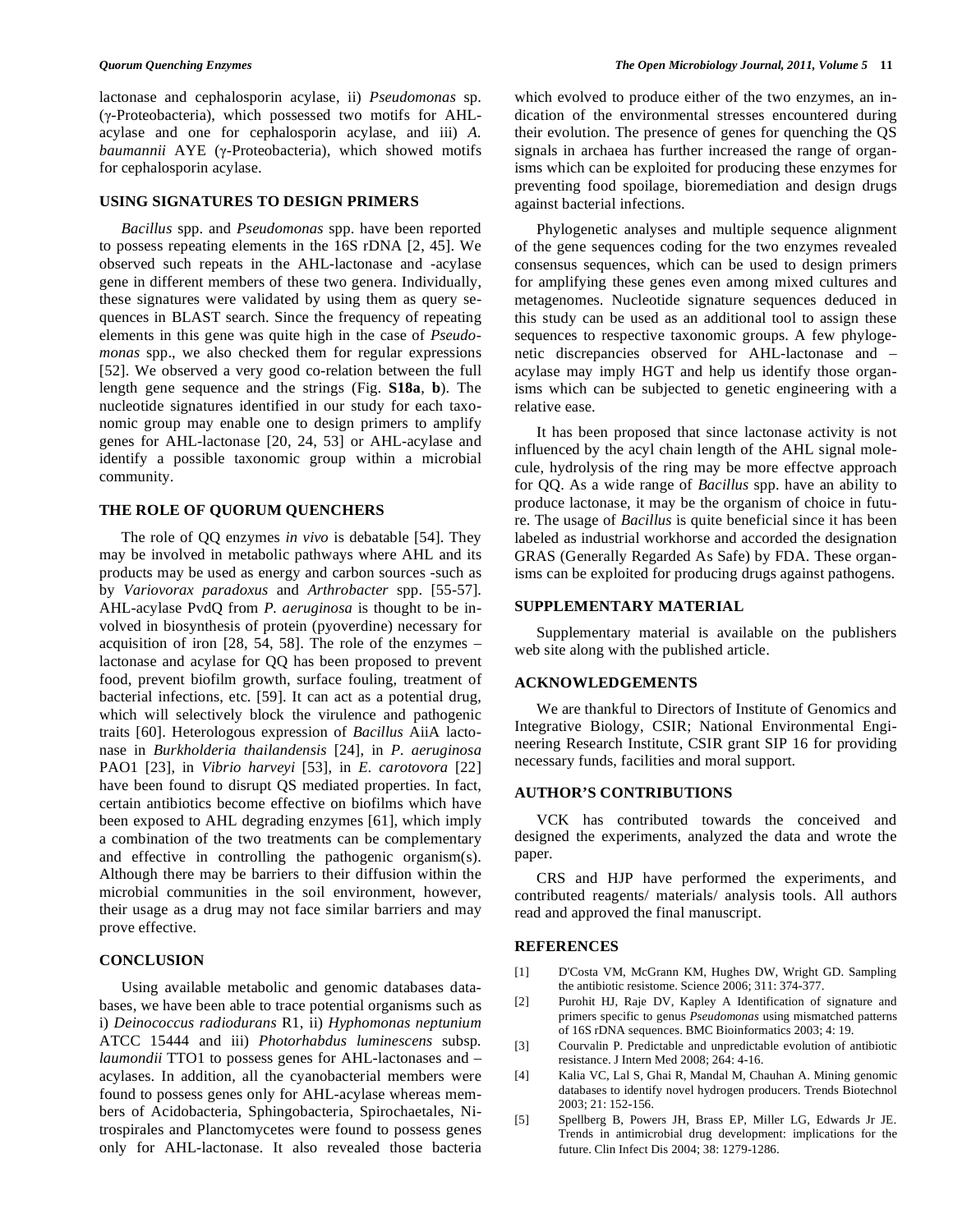#### **12** *The Open Microbiology Journal, 2011, Volume 5 Kalia et al.*

- [6] Wright GD The antibiotic resistome: the nexus of chemical and genetic diversity. Nat Rev Microbiol 2007; 5: 175-186.
- [7] Cars O, Högberg LD, Murray M, *et al.* Meeting the challenge of antibiotic resistance. Br Med J 2008; 337: 726-728.
- [8] Mdluli K, Spigelman M. Novel targets for tuberculosis drug discovery. Curr Opin Pharmacol 2006; 6: 459-467.
- [9] Bjarnsholt T, Givskov M. Quorum-sensing blockade as a strategy for enhancing host defences against bacterial pathogens. Phil Trans R Soc B 2007; 362: 1213-1222.
- [10] Anderson GG, Palermo JJ, Schilling JD, Roth R, Heuser J, Hultgren SJ. Intracellular bacterial biofilm-like pods in urinary tract infections. Science 2003; 301: 105-107.
- [11] Furukawa S, Kuchma SL, O'toole GA. Keeping their options open: acute versus persistent infections. J Bacteriol 2006; 188: 1211-1217.
- [12] Abraham WR. Controlling biofilms of gram-positive pathogenic bacteria. Curr Med Chem 2006; 13: 1509-1524.
- [13] O'Toole GA, Kolter R. Initiation of biofilm formation in *Pseudomonas fluorescens* WCS365 proceeds *via* multiple, convergent signalling pathways: a genetic analysis. Mol Microbiol 1998; 28: 449- 461.
- [14] Muh U, Schuster M, Heim R, Singh A, Olson ER, Greenberg EP. Novel *Pseudomonas aeruginosa* quorum-sensing inhibitors identified in an ultra-high-throughput screen. Antimicrob Agents Chemother 2006; 50: 3674-3679.
- [15] Henke JM, Bassler BL. Bacterial social engagements. Trends Cell Biol 2004; 14:648-656.
- [16] González JE, Keshavan ND. Messing with bacterial quorum sensing. Microbiol Mol Biol Rev 2006; 70: 859-875.
- [17] Williams P, Winzer K, Chan W, Cámara M. Look who's talking: communication and quorum sensing in the bacterial world. Phil Trans R Soc B 2007; 362: 1119-1134.
- [18] Dong Y-H, Wang L-H, Zhang L-H. Quorum-quenching microbial infections: mechanisms and implications. Phil Trans R Soc B 2007; 362: 1201-1211.
- [19] Turovskiy Y, Kashtanov D, Paskhover B, Chikindas ML. Quorum sensing: Fact, fiction, and everything in between. Adv Appl Microbiol 2007; 62: 191-234.
- [20] Dong Y-H, Gusti AR, Zhang Q, Xu J-L, Zhang L-H. Identification of quorum-quenching N-acyl homoserine lactonases from *Bacillus* species. Appl Environ Microbiol 2002; 68: 1754-1759.
- [21] Zhang L-H. Quorum quenching and proactive host defense. Trends Plant Sci 2003; 8: 238-244.
- [22] Dong Y-H, Xu J-L, Li XZ, Zhang L-H. AiiA, an enzyme that inactivates the acylhomoserine lactone quorum-sensing signal and attenuates the virulence of *Erwinia carotovora*. Proc Natl Acad Sci USA 2000; 97: 3526-3531.
- [23] Reimmann C, Ginet N, Michel L, *et al.* Genetically programmed autoinducer destruction reduces virulence gene expression and swarming motility in *Pseudomonas aeruginosa* PAO1. Microbiology 2002; 148: 923-932.
- [24] Ulrich RL. Quorum quenching: Enzymatic disruption of N-Acylhomoserine lactone-mediated bacterial communication in *Burkholderia thailandensis*. Appl Environ Microbiol 2004; 70: 6173-6180.
- [25] Chen C-N, Chen C-J, Liao C-T, Lee C-Y. A probable aculeacin A acylase from the *Ralstonia solanacearum* GMI1000 is N-acylhomoserine lactone acylase with quorum-quenching activity. BMC Microbiol 2009; 9: 89.
- [26] Lin YH, Xu JL, Hu J, Wang LH, Ong SL, Leadbetter JR, Zhang LH. Acyl-homoserine lactone acylase from *Ralstonia* strain XJ12B represents a novel and potent class of quorum-quenching enzymes. Mol Microbiol 2003; 47: 849-860.
- [27] Huang JJ, Han J-I, Zhang L-H, Leadbetter JR. Utilization of acylhomoserine lactone quorum signals for growth by a soil pseudomonad and *Pseudomonas aeruginosa* PAO1. Appl Environ Microbiol 2003; 69: 5941-5949.
- [28] Lamont IL, Martin LW. Identification and characterization of novel pyover-dine synthesis genes in *Pseudomonas aeruginosa*. Microbiology 2003; 149: 833-842.
- [29] Sio CF, Otten LG, Cool RH, *et al.* Quorum quenching by an *N*-Acyl-Homoserine lactone acylase from *Pseudomonas aeruginosa*  PAO1. Infect Immun 2006; 74: 1673-1682.
- [30] Uroz S, D'Angelo-Picard C, Carlier A, *et al.* Novel bacteria degrading N-acylhomoserine lactones and their use as quenchers of quorum-sensing-regulated functions of plant-pathogenic bacteria. Microbiology 2003; 149: 1981-1989.
- [31] Uroz S, Oger PM, Chapelle E, Adeline MT, Faure D, Dessaux Y. A *Rhodococcus qsdA*-encoded enzyme defines a novel class of largespectrum quorum-quenching lactonases. Appl Environ Microbiol 2008; 74: 1357-1366.
- [32] Uroz S, Chhabra SR, Cámara M, Williams P, Oger PM, Dessaux Y. N-Acylhomoserine lactone quorum-sensing molecules are modified and degraded by *Rhodococcus erythropolis* W2 by both amidolytic and novel oxidoreductase activities. Microbiology 2005; 151: 3313-3322.
- [33] Kalia VC, Chauhan A, Bhattacharyya G, Rashmi. Genomic databases yield novel bioplastic producers. Nat Biotechnol 2003; 21: 845-846.
- [34] Kalia VC, Rani A, Lal S, Cheema S, Raut CP. Combing databases reveals potential antibiotic producers. Expert Opin Drug Discov 2007; 2: 211-224.
- [35] Purohit HJ, Cheema S, Lal S, Raut CP, Kalia VC. In search of drug targets for *Mycobacterium tuberculosis*. Infect Dis Drug Targets 2007; 7: 245-250.
- [36] Marchler-Bauer A, Bryant SH. "CD-Search: protein domain annotations on the fly". Nucleic Acids Res 2004; 32(W): 327-331.
- [37] Marchler-Bauer A, Anderson JB, Chitsaz F, *et al.* "CDD: specific functional annotation with the Conserved Domain Database". Nucleic Acids Res 2009; 37(D): 205-210.
- [38] Saitou N, Nei M. The Neighbor-joining Method: A new method for reconstructing phylogenetic trees. Mol Biol Evol 1987; 4: 406-425.
- [39] Larkin MA, Blackshields G, Brown NP, *et al.* Clustal W and Clustal X version 2.0. Bioinformatics 2007; 23: 2947-2948.
- [40] Roderic DMP. TreeView: An application to display phylogenetic trees on personal computers. Bioinformatics 1996; 12: 357-358.
- [41] Clamp M, Cuff J, Searle SM, Barton GJ. The Jalview Java Alignment Editor. *Bioinformatics* 2004; 20: 426-427.
- [42] Waterhouse AM, Procter JB, Martin DMA, Clamp M, Barton GJ. Jalview Version 2 - a multiple sequence alignment editor and analysis workbench. Bioinformatics 2009; 25: 1189-1191.
- [43] Bailey TL, Elkan C. Fitting a mixture model by expectation maximization to discover motifs in biopolymers. In: Altman RB, Brutlag DL, Karp PD, Lathrop RH, Searls DB, eds. Proceedings of the Second International Conference on Intelligent Systems for Molecular Biology. AAAI Press, Menlo Park, CA, 1994; pp. 28-36.
- [44] Bailey TL, Williams N, Misleh C, Li WW. MEME: discovering and analyzing DNA and protein sequence motifs. Nucleic Acids Res 2006; Web Server issue: W369-W373.
- [45] Porwal S, Lal S, Cheema S, Kalia VC. Phylogeny in aid of the present and novel microbial lineages: Diversity in *Bacillus*. PLoS One 2009; 4: e4438.
- [46] Pevzner PA, Sze SH. Combinatorial approaches to finding subtle signals in DNA sequences. In: Bourne PE, Gribskov M, Altman RB, Jensen N, Hope D, Lengauer T, Mitchell JC, Scheeff ED, Smith C, Strande S, Weissig H, eds. In Proceedings of the Eighth International Conference on Intelligent Systems for Molecular Biology. AAAI Press, Menlo Park, CA., 2000; pp 269-278.
- [47] Stothard P. The Sequence Manipulation Suite: JavaScript programs for analyzing and formatting protein and DNA sequences. Biotechniques 2000; 28: 1102-1104.
- [48] van Baarlen P, van Belkum A, Summerbell RC, Crous PW, Thomma BPHJ. Molecular mechanisms of pathogenicity: how do pathogenic microorganisms develop cross-kingdom host jumps? FEMS Microbiol Rev 2007; 31: 239-277.
- [49] Vianna ME, Conrads G, Gomes BP, Horz HP. Identification and quantification of archaea in primary endodontic infections. J Clin Microbiol 2006; 44: 1274-1282.
- [50] Park S-Y, Kang H-O, Jang H-S, Lee J-K, Koo B-T, Yum DY. Identification of extracellular N-acylhomoserine lactone acylase from a *Streptomyces* sp. and its application to quorum quenching. Appl Environ Microbiol 2005; 71: 2632-2641.
- [51] Hewitt L, Kasche V, Lummer K, *et al.* Structure of a slow processing precursor penicillin acylase from *Escherichia coli* reveals the